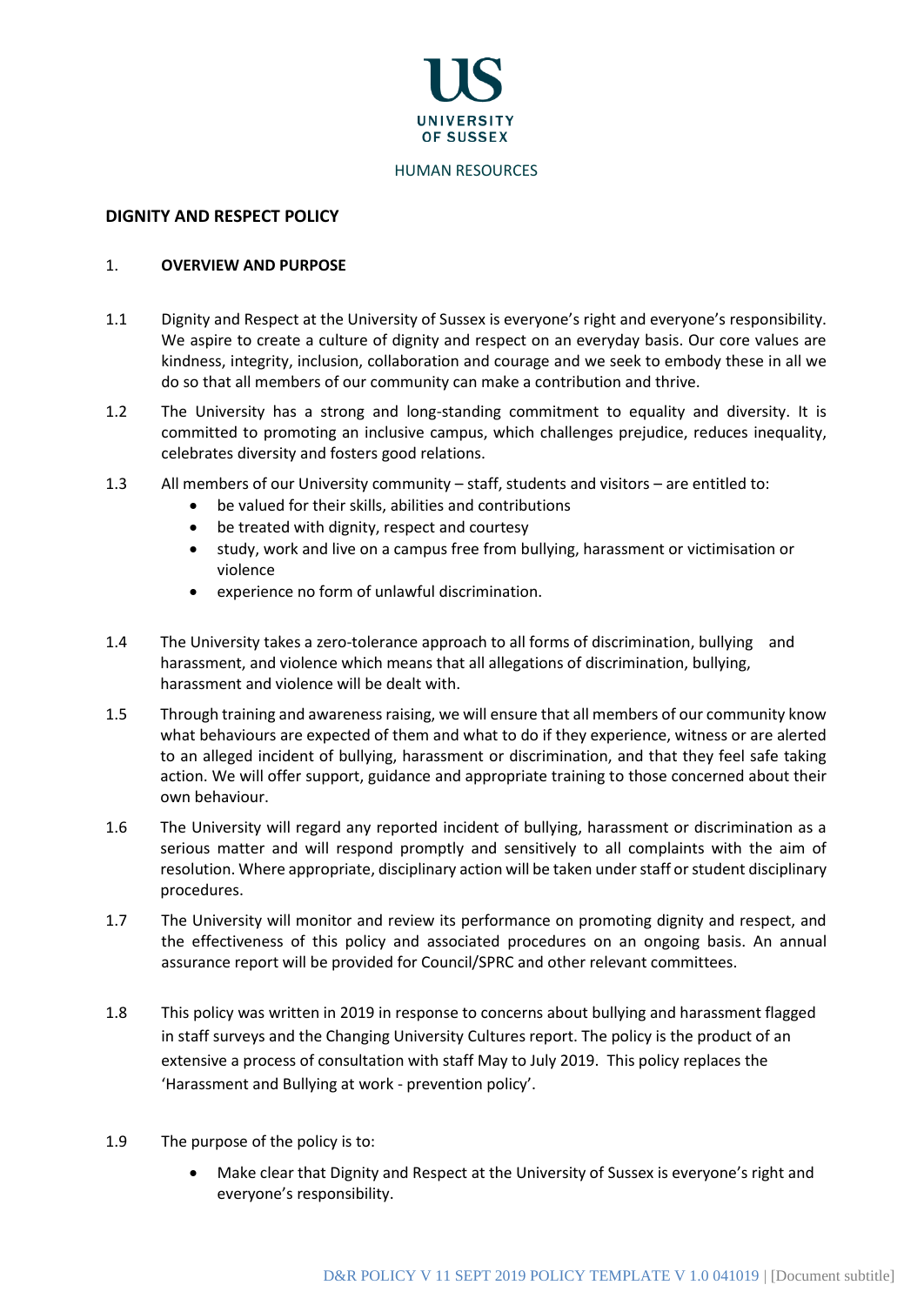- Foster a positive culture for working, studying and living which supports freedom of thought and expression within the law, and within a framework of respect for the rights of other people.
- Promote an enabling and inclusive environment where all individuals are treated with dignity and respect, free from bullying, harassment and discrimination.
- Ensure that allegations of bullying, harassment and discrimination are taken seriously, and dealt with promptly and with due sensitivity.
- Set out the framework for raising, addressing and resolving concerns about individual and/or organisational behaviour. See Annex A and Annex B.

## 2. **SCOPE**

- 2.1 This policy applies to all staff and students of the University and relates to both individual and collective activities and dealings with others in the University. It also extends to those who provide services to us, and to visitors to our campus.
- 2.2 This policy also applies to the behaviour of members of the University of Sussex community when operating in a professional capacity off-campus (e.g. at a conference, at a sporting event) and online (e.g. in email, on [social media\)](https://www.sussex.ac.uk/brand/staff/social).

## 3. **RESPONSIBILITIES**

## 3.1 **Individuals.**

- 3.1.1 As members of the University community we all have a responsibility to:
	- Demonstrate dignity and respect in our interactions with individuals and groups.
	- Work and study collaboratively, collegially and effectively in teams within and across organisational units.
	- Identify and challenge unacceptable behaviour when it occurs, even if it is not directed at ourselves.
	- Address and resolve matters ourselves, where reasonably possible, in a positive and constructive way.
	- Raise more serious concerns with relevant University staff and participate positively in approaches to resolve them.
	- Modify our own behaviour should we become aware that we have behaved unacceptably in relation to this policy.
	- Complete online training on [Diversity in the Workplace](https://www.sussex.ac.uk/organisational-development/courses/equality-and-diversity) (for all staff) and Unconscious [Bias](https://www.sussex.ac.uk/organisational-development/online) (for staff involved in recruitment, reward and promotion) and Recruitment and Selection (for all staff involved in recruitment).
	- Complete the [Respect, Equality, Diversity and Safety \(REDS\)](http://www.sussex.ac.uk/wellbeing/studentlife/reds) workshop (for students).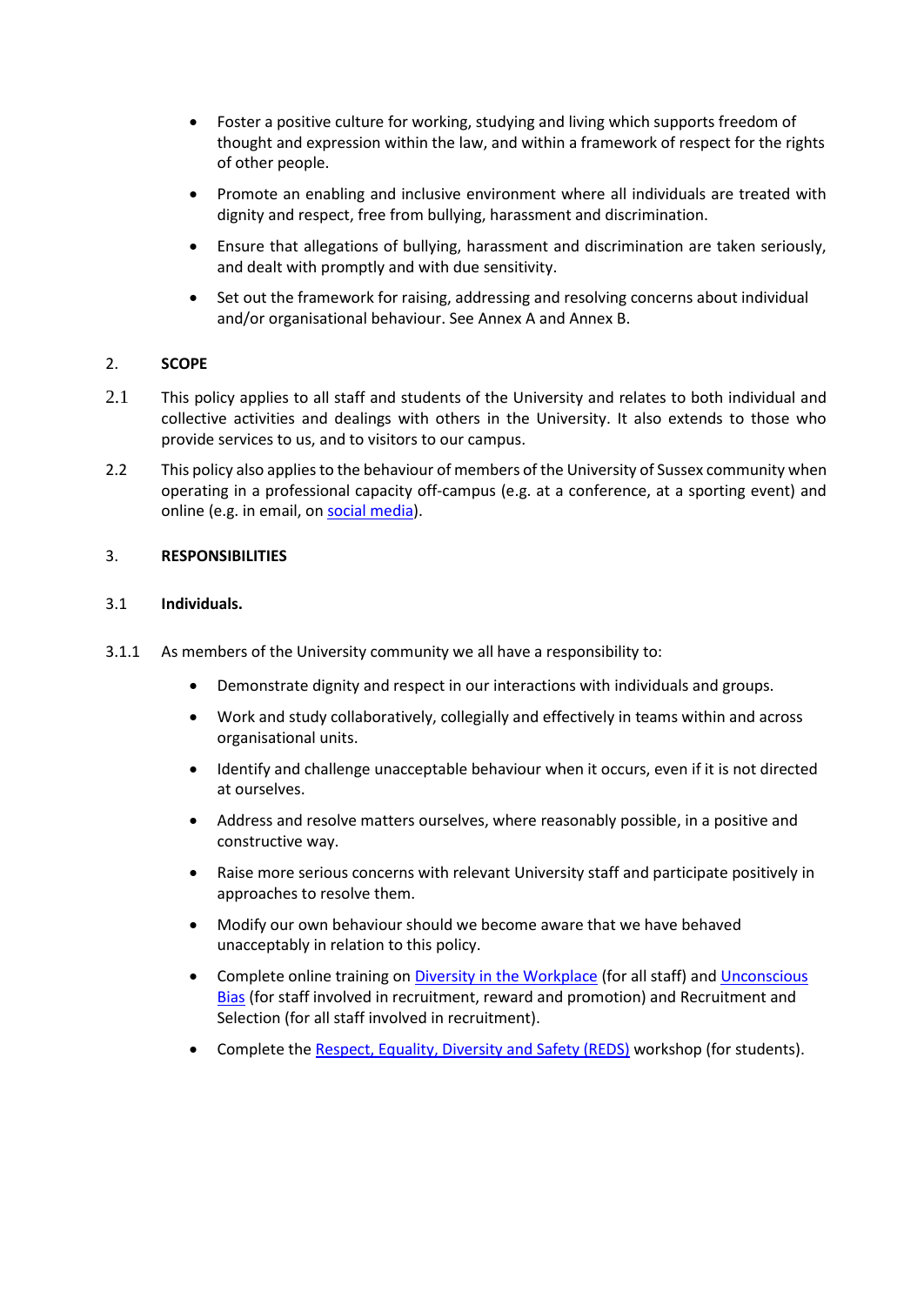## **3.2 Managers.**

- 3.2.1 In addition, managers of staff and others with responsibility for areas of work or study have:
	- A responsibility to take the lead in promoting a culture of dignity and respect.
	- A duty to take timely, relevant action to resolve concerns, either informally or formally.
	- Complete [online training on Diversity in the Workplace,](https://www.sussex.ac.uk/organisational-development/courses/equality-and-diversity) Unconscious Bias, and Recruitment and Selection.

## **3.3 The University.**

- 3.3.1 Expectations of the University as an employer and provider of education will be to ensure that:
	- We foster a positive culture for working and studying which permits freedom of thought and expression within a framework of dignity and respect.
	- We create a framework through which complaints of harassment, bullying or discrimination are treated seriously and with discretion.
	- Staff and students feel safe and are listened to when raising concerns about behaviour.
	- Malicious or vexatious allegations are dealt with in line with University disciplinary procedures.
	- Training opportunities on Dignity and Respect are available to all members of staff and REDS [workshops](http://www.sussex.ac.uk/wellbeing/studentlife/reds) are offered to students.

# 4. **POLICY**

- 4.1 The University takes a zero tolerance approach to all forms of discrimination, bullying and harassment, and violence which means that all allegations of discrimination, bullying, harassment and violence will be dealt with.
- 4.2 Through training and awareness raising, we will ensure that all members of our community know what behaviours are expected of them and what to do if they experience, witness or are alerted to an alleged incident of bullying, harassment or discrimination, and that they feel safe taking action. We will offer support, guidance and appropriate training to those concerned about their own behaviour.
- 4.3 The University will regard any reported incident of bullying, harassment or discrimination as a serious matter and will respond promptly and sensitively to all complaints with the aim of resolution. Where appropriate, disciplinary action will be taken under staff or student disciplinary procedures.
- 4.4 The University will monitor and review its performance on promoting dignity and respect, and the effectiveness of this policy and associated procedures on an ongoing basis. An annual assurance report will be provided for Council/SPRC and other relevant committees.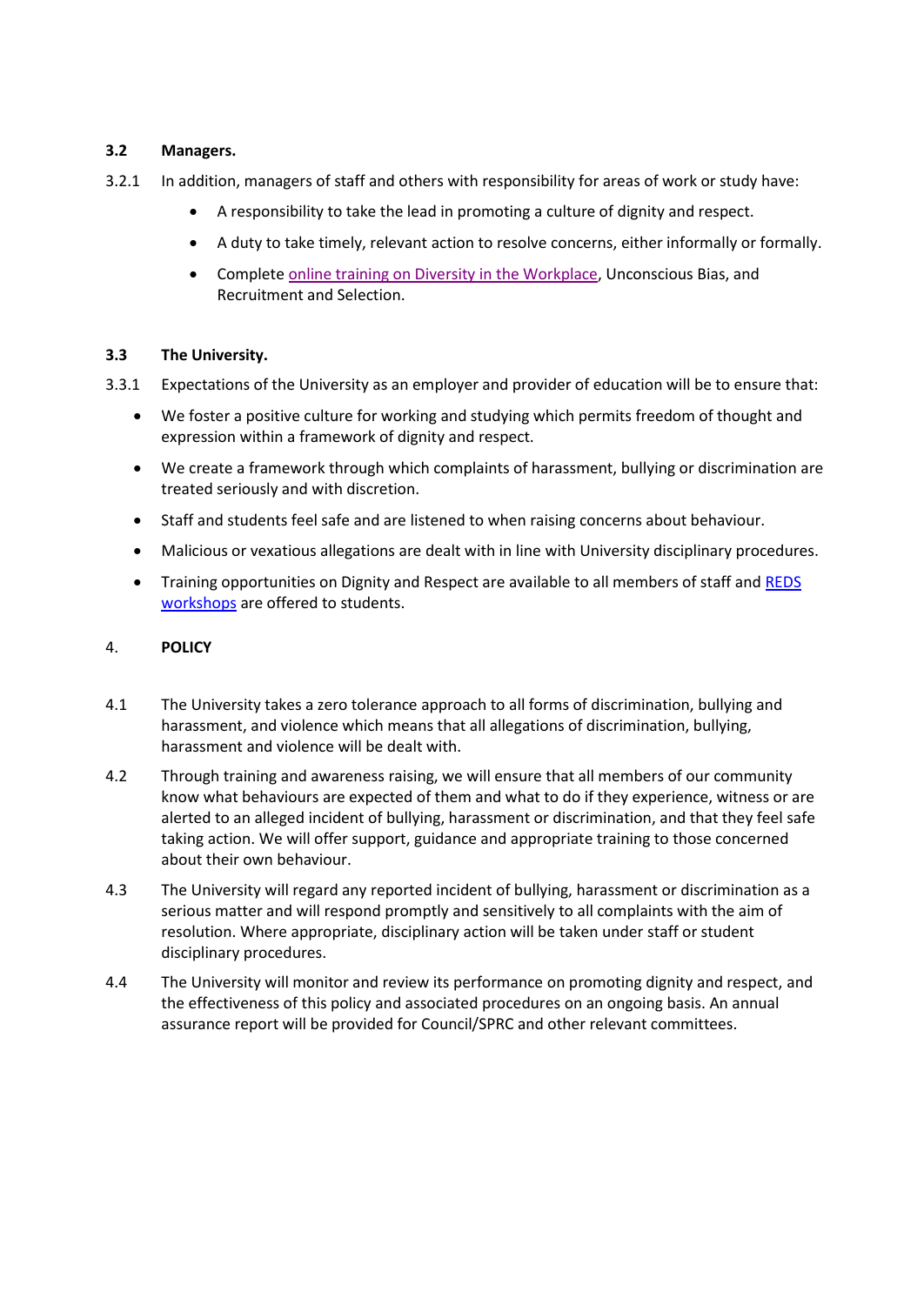- 4.5 The Dignity and Respect Policy is designed to:
	- Make clear that Dignity and Respect at the University of Sussex is everyone's right and everyone's responsibility.
	- Foster a positive culture for working, studying and living which supports freedom of thought and expression within the law, and within a framework of respect for the rights of other people.
	- Promote an enabling and inclusive environment where all individuals are treated with dignity and respect, free from bullying, harassment and discrimination.
	- Ensure that allegations of bullying, harassment and discrimination are taken seriously, and dealt with promptly and with due sensitivity.
	- Set out the framework for raising, addressing and resolving concerns about individual and/or organisational behaviour. See Annex A and Annex B.

## 5. **LEGISLATION, GOOD PRACTICE AND DEFINITIONS**

5.1 At the University of Sussex, we aspire to foster a culture of dignity and respect on an everyday basis. To guide these aspirations, this section sets out some definitions. See Annex C for some examples of expected and unacceptable behaviours.

| Dignity and Respect | <b>Bullying and Harassment</b> | <b>Violent Behaviour</b> |
|---------------------|--------------------------------|--------------------------|
|                     | Victimisation                  |                          |

## **5.2 Dignity and Respect**

- 5.2.1 Our core values are kindness, integrity, inclusion, collaboration and courage and we seek to embody these in all we do so that all members of our community can make a contribution and thrive. This involves positive communication, being supportive, and understanding different perspectives.
- 5.2.2 All staff and students and visitors can expect to be treated in a friendly, courteous and dignified manner on an everyday basis. Staff and students should always be mindful of addressing others politely and with sensitivity be that face-to-face, over the phone, via email and online.
- 5.2.3 Staff, students and visitors can expect to be valued for their skills, abilities and the contributions they make to the university community. We undertake to be constructive and kind when we challenge people expressing different viewpoints or when we provide feedback to each other. When managers or tutors make reasonable and appropriate (but perhaps unpopular) requests of their staff or students, or are providing feedback about performance or behaviour, we always expect this to be done in line with the principles of dignity and respect; in return, those staff and students receiving such feedback are expected to treat their managers or tutors with dignity and respect.

## **5.3 Bullying and Harassment**

5.3.1 Bullying refers to the exercise of power over another person through negative acts or behaviours that undermine them personally and/or professionally: it does not have to follow a "top-down" model – bullying can take many forms, all of which are unacceptable to the University. Harassment refers to unwanted conduct related to a relevant protected characteristic, as defined in the [Equality Act 2010,](https://www.sussex.ac.uk/webteam/gateway/file.php?name=equality-act-webpage.pdf&site=302) which has the purpose or effect of violating an individual's dignity or creating an intimidating, hostile, degrading, humiliating or offensive environment for that individual.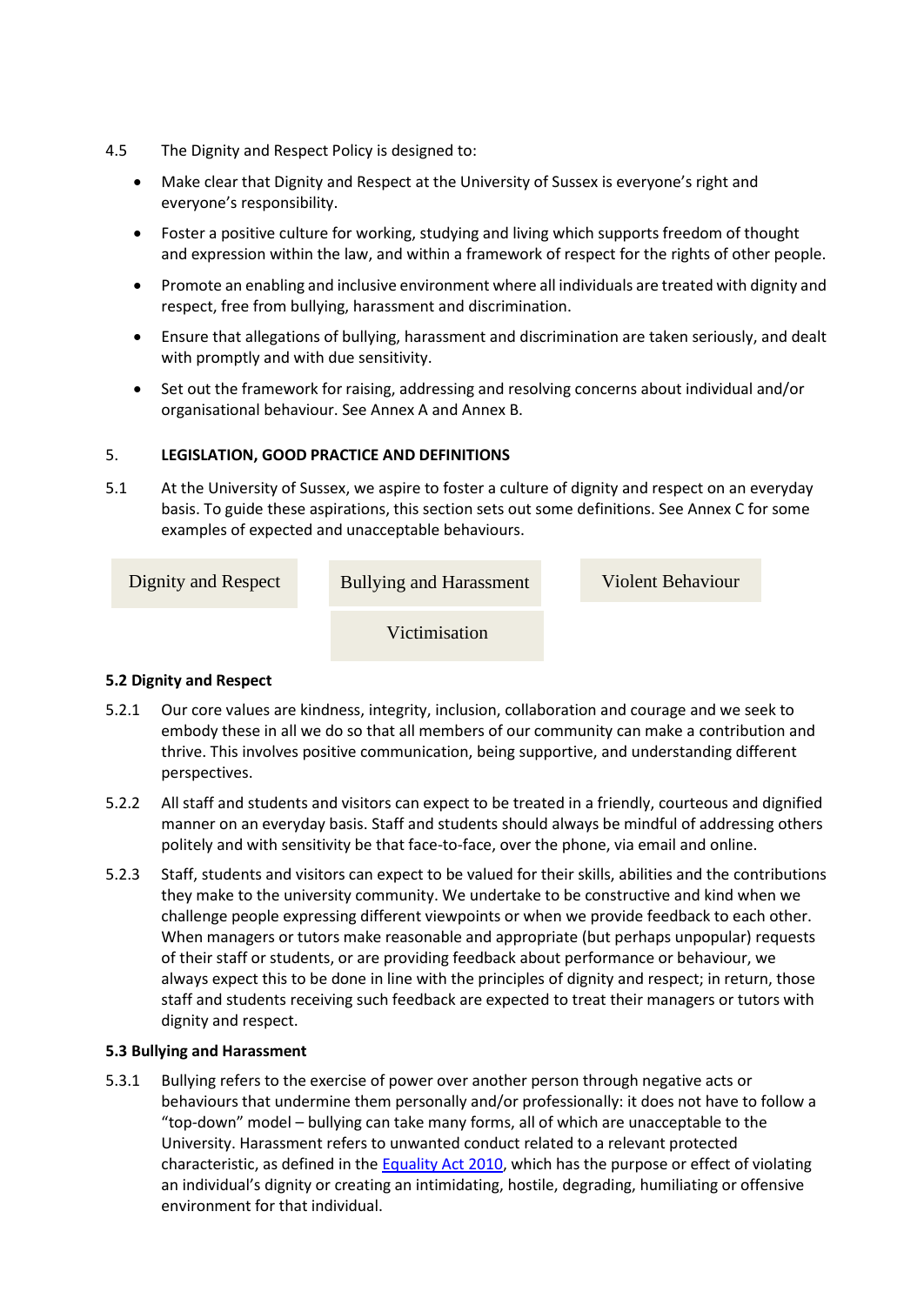5.3.2 The defining features of harassment and bullying are that the behaviour is both unacceptable to the recipient and unwarranted by the circumstances of the relationship between the parties.

## **5.4 Harassment**

- 5.4.1 Harassment is both an offence under the criminal law and behaviour that is prohibited under the civil law. This section is concerned with civil law protections from harassment, but if at any time a victim of harassment (which requires just two incidents), considers that their safety is under threat, they should consider reporting the matter to the Police.
- 5.4.2 Equality legislation makes harassment on the grounds of a protected characteristic unlawful. This protection includes people who find the behaviours offensive even if it is not directed at them and even if they do not possess the characteristic.
- 5.4.3 The [Equality Act 2010](https://www.sussex.ac.uk/webteam/gateway/file.php?name=equality-act-webpage.pdf&site=302) offers protection from:
	- Unwanted conduct that is related to the protected characteristics of: age; disability; gender reassignment; race; religion or belief; sex; sexual orientation and that violates the person's dignity or creates an intimidating, hostile, degrading, humiliating or hostile environment for that person
	- Unwanted conduct of a sexual nature (sexual harassment)
	- Less favourable treatment for rejecting/submitting to sexual harassment or harassment related to sex or gender reassignment.
- 5.4.4 Harassment that is targeted at an individual or group of individuals may occur on the grounds of:
	- A person's **actual** personal characteristics e.g., a person's views are persistently ignored or not sought because they have diagnosis of mental ill health
	- A person's **perceived** personal characteristic e.g., homophobic/derogatory remarks are made to a person assumed to be gay, whether they are or not
	- The characteristic of a person with whom someone is **linked –** e.g., a person is harassed because of the religious or philosophical beliefs of a relative or friend
- 5.4.5 Alternatively, harassment may not be personally targeted **at** an individual at all**.** For example, if, in a particular team, a culture exists which permits offensive or stereotypical jokes, then a person may have a valid complaint of harassment, even if these do not relate directly to the complainant.
- 5.4.6 Harassment can take a variety of different forms ranging from repeatedly ignoring a colleague or subjecting them to unwarranted attention, to intimidation, humiliation, ridicule or offence. Harassment may not be deliberate; someone may harass another person unintentionally.
- 5.4.7 Differences of attitude or culture and the misinterpretation of social signals can mean that what is perceived as harassment by one person may not seem so to another. People should feel comfortable about explaining why particular words or conduct are unacceptable to them, and should be able to expect that others will treat their views seriously.
- 5.4.8 People in positions of trust and authority and those with a pastoral role have a particular obligation to ensure that they do not use their power to harass other staff or students of the University.

## **5.5 Bullying**

5.5.1 Bullying is not defined in law: whether a person considers themselves to have been bullied is a subjective assessment – just because one person would not think that the actions complained of amounted to bullying does not mean that another person cannot validly consider themselves to have been bullied. Generally, bullying involves the exercise of power over another person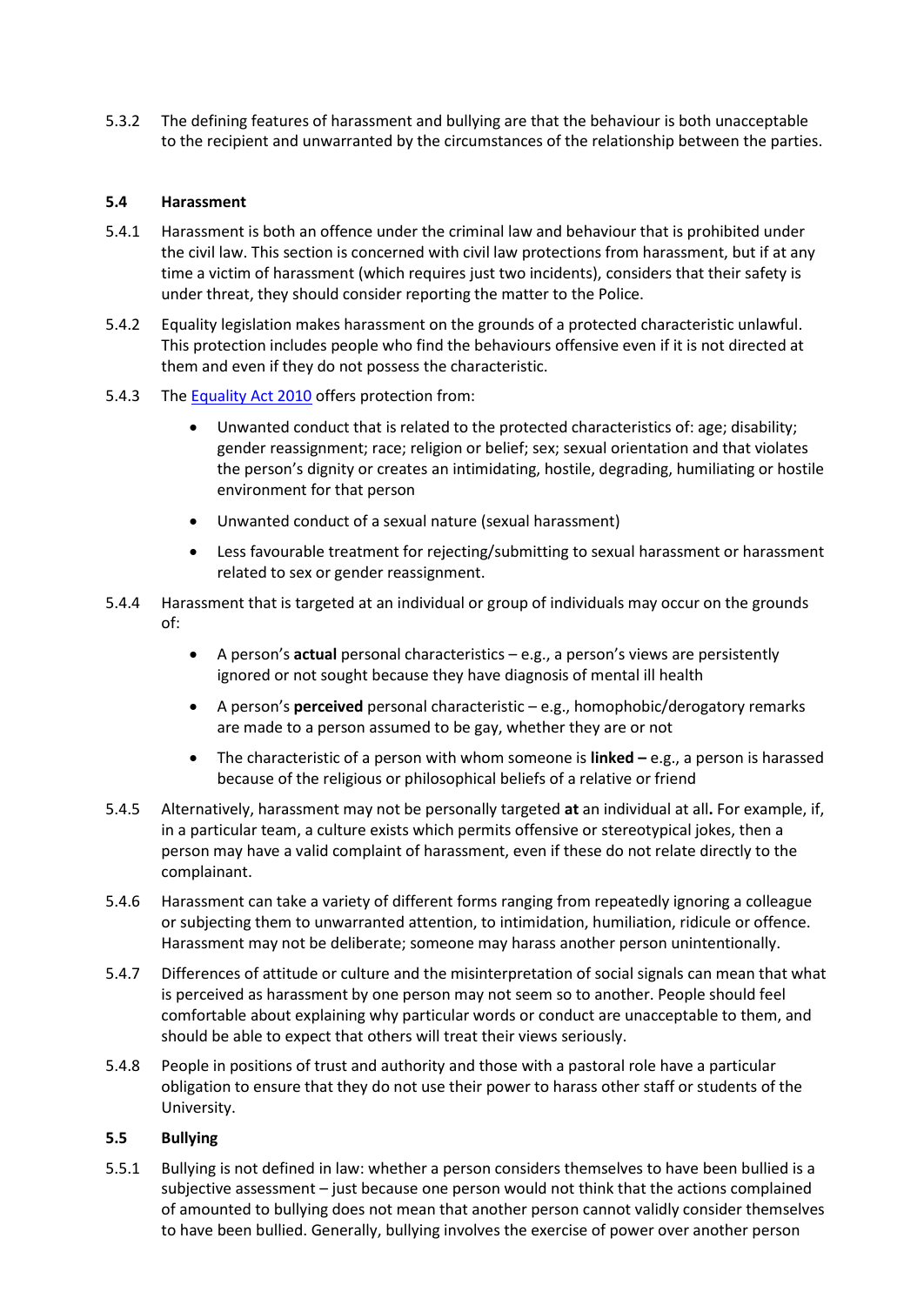through negative acts or behaviours that undermine them personally and/or professionally. It is often characterised by inconsistent treatment of people. Bullying can be threatening, insulting, abusive, disparaging or intimidating behaviour; placing inappropriate pressure on the recipient which can affect self-confidence or has the effect of isolating or excluding them.

- 5.5.2 It involves behaviour that is unacceptable to the recipient and creates an intimidating, hostile or offensive environment for work, study or related social activities.
- 5.5.3 Bullying may consist of a single incident, sporadic events or a continuing process. Behaviour that may appear trivial as a single incident can constitute bullying when repeated.
- 5.5.4 As with harassment, bullying is not always deliberate; someone may demonstrate bullying behaviour without intending to. Whichever form it takes it will often cause embarrassment, fear, humiliation or distress to an individual or group of individuals.
- 5.5.5 Bullying may be by an individual against another individual (perhaps by someone in a position of authority such as a manager or tutor) or groups of people (perhaps a person will act in a bullying manner towards several colleagues). Similarly, a group of people may also be responsible for bullying behaviour towards an individual (for example, if a group of staff members act in a way that leaves an individual feeling isolated or excluded). People in positions of authority can be bullied by those who are not (for example, staff may be bullied by students).

## **5.6 Victimisation**

5.6.1 Victimisation occurs when a person is treated less favourably because they have, in good faith, made an allegation of harassment, or has indicated an intention to make such an allegation, or has assisted or supported another person in bringing forward such an allegation, or participated in an investigation of a complaint, or participated in any disciplinary hearing arising from an investigation.

## **5.7 Violent Behaviour**

- 5.7.1 Violence is the intentional use of physical force, threatened or actual, against another person, or against a group or community, which either results in or has a high likelihood of resulting in death, disability, injury, or harm (physical or psychological).
- 5.7.2 In line with our [Definitions of Violence Policy,](https://www.sussex.ac.uk/webteam/gateway/file.php?name=definitions-of-violence.pdf&site=302) violence includes: workplace violence, sexual violence and misconduct, domestic violence, coercive or controlling behaviour, stalking, hate crime, cyber abuse, and so-called "honour" based violence.

## **Annex A - Process of Resolution for Staff**

Where an employee believes they are being subjected to treatment which is in breach of this policy, they should seek to address this at the earliest possible stage. There are a number of ways they may wish to approach the matter in an attempt to resolve it, as set out below.

Informally

Staff are encouraged, where possible, to resolve concerns informally. See [Flowchart A.](https://www.sussex.ac.uk/webteam/gateway/file.php?name=flow-chart-a.pdf&site=608)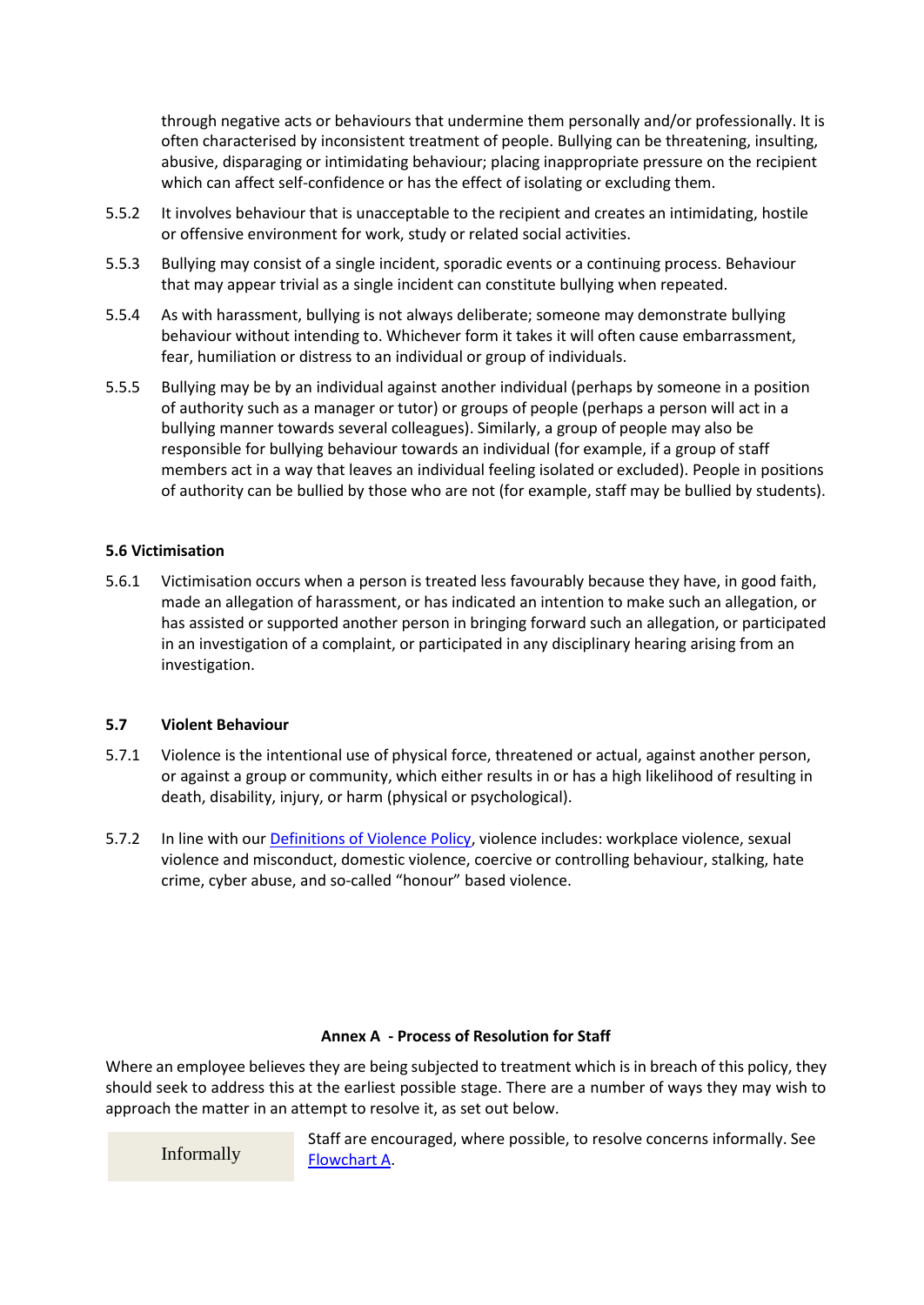Where they feel able to, the employee should make clear to the person causing the offence that their behaviour is unacceptable to them, making reference to this Dignity and Respect policy. In many instances, this can be sufficient to bring an end to that behaviour.

The employee should keep behaviour under review and make a note of any incidents of concern.

If the employee themself does not feel able to raise their concerns directly with the person causing the offence, they may wish to seek advice and guidance from another person.

- This could be their manager or another manager, [an HR Business Partner,](http://www.sussex.ac.uk/humanresources/personnel) or a Trade Union representative.
- Alternatively, the University has a network of trained [Dignity Champions.](https://www.sussex.ac.uk/staff/dignity-and-respect/dignity-champions)
- Or the employee could access th[e Employee Assistance Programme.](http://www.sussex.ac.uk/humanresources/reward-and-benefits/employee-assistance-programme)

This other person will outline and offer advice on the different ways of dealing with the matter informally, which may include:

- Further informal discussion with the person causing offence
- Resolution with the assistance of a third party or formal mediation.

Whilst these people can provide impartial advice and guidance, the employee concerned will be expected to make the decision about which route to follow and take responsibility for progressing with their desired actions.

Where informal action is taken, resolution might take the form of an apology and / or an undertaking by the person causing offence not to repeat the behaviour.

Formally

Raising a Formal Complaint. Se[e Flowchart B](https://www.sussex.ac.uk/webteam/gateway/file.php?name=flow-chart-b.pdf&site=608)

If the problem has not been resolved by informal means, or the employee feels it cannot be resolved through informal means, then they may submit a formal complaint.

- If the complaint relates to another member of staff then this should be submitted as a grievance in line with the University's [Grievance Policy and procedure](https://www.sussex.ac.uk/webteam/gateway/file.php?name=griev-proc.pdf&site=302)
- If the complaint relates to the conduct of a student then this will be taken forward by the University through th[e Student Disciplinary Regulation.](https://www.sussex.ac.uk/webteam/gateway/file.php?name=regulation-2.pdf&site=76) Guidance on reporting allegations of student misconduct can be found in: the **Student Disciplinary Procedures and Student** [Disciplinary Guidance for Staff and Students.](http://www.sussex.ac.uk/ogs/policies/student-discipline)

Reporting concerns to Police (harassment or potential Hate Crime). Where a victim of harassment considers that their safety is at risk, they are advised to report the matter to the Police. Where an employee other than the victim identifies a breach of this policy which may constitute a criminal offence or an immediate threat to safety, they may report the matter to the Police; alternatively, they may prefer to report the matter to the appropriate line manager who will liaise with the Office of the General Counsel to determine the most appropriate course of action. Where an individual reports a matter directly to the Police, they are requested to inform the University through the formal internal route set out in this policy, so that appropriate steps can be taken and support provided.

## **Annex B - Process of Resolution for Students**

Where a student believes they are being subjected to treatment that is in breach of this policy, they should seek to address this at the earliest possible stage. There are a number of ways they may wish to approach the matter in an attempt to resolve it, as set out below.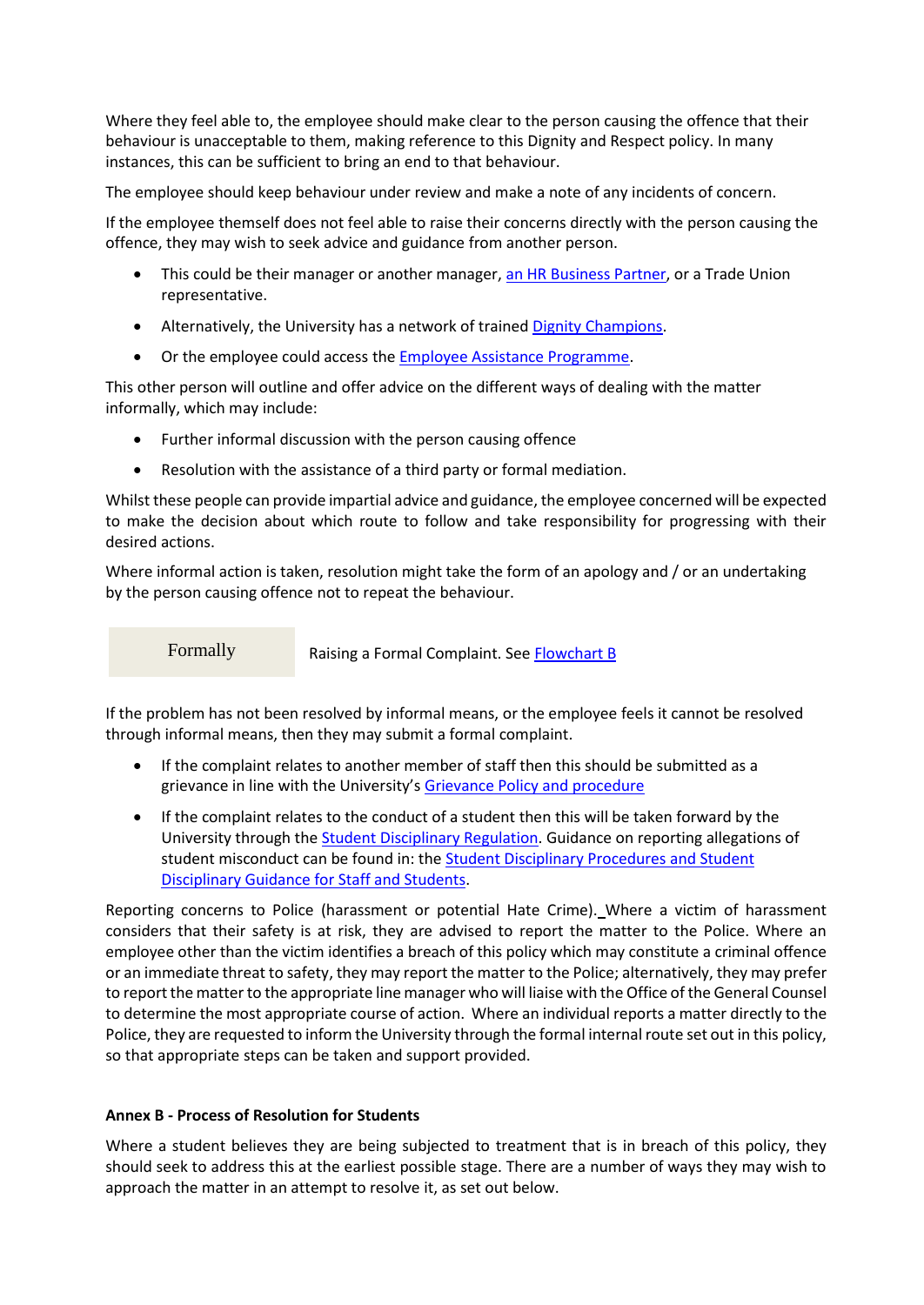Informally

Students are encouraged, where possible, to resolve concerns informally. See [Flowchart C.](https://www.sussex.ac.uk/webteam/gateway/file.php?name=flow-chart-c.pdf&site=608)

Where they feel able to, the student should make clear to the person

causing the offence that such behaviour is unacceptable to them, making reference to this Dignity and Respect policy. In many instances, this can be sufficient to bring an end to that behaviour.

The student should keep behaviour under review and make a note of any incidents of concern.

If the student does not feel able to resolve the matter themselves at an early stage, they may wish to seek advice and guidance from another person.

- Seeking advice and support from the **[Students' Union Support and Advocacy Service](https://www.sussexstudent.com/support/)**, or a student [representative](http://www.sussex.ac.uk/adqe/enhancement/studentengagement/studentreps)
- Accessing [student support services](https://www.sussex.ac.uk/studentsupport/)
- Alternatively, it could be an independent member of staff in their School such as the Director of Student Experience (DOSE).

This other person will outline and offer advice on the different ways of dealing with the matter informally, which may include:

- Facilitating further informal discussions
- Mediation with the assistance of a third party (for a complaint about the University or staff conduct)
- Requesting that the situation is handled as a 'Level 1 complaint' under the University's Student [Complaints Procedures](http://www.sussex.ac.uk/ogs/complaintsappeals/students) (for matters involving staff conduct for example)
- Where a complaint is by one student against another student, informal steps under the Student Discipline procedure.
- Restorative Justice (for a matter involving another student).

Whilst these people can provide impartial advice, the student concerned will make the decision about which route to follow and take responsibility for progressing with their desired actions.

Where informal action is taken, resolution might take the form of an apology and / or an undertaking by the person causing offence not to repeat the behaviour.

Formally

Raising a Formal Complaint. See [Flowchart D.](https://www.sussex.ac.uk/webteam/gateway/file.php?name=flow-chart-d.pdf&site=608)

If the problem has not been resolved by informal means, or the student feels it cannot be resolved through informal means, then they may submit a formal complaint.

- If the complaint relates to the conduct of a member of staff, this should be submitted as Level 2 complaint through the **Student Complaints Procedure**. The Students' Union can advise students on submitting a complaint.
- If the complaint relates to the conduct of another student, a student can formally report an allegation of student misconduct under the [Student Disciplinary Procedure](http://www.sussex.ac.uk/ogs/policies/student-discipline)

Reporting concerns to Police (harassment or potential Hate Crime). Where a student is the victim of harassment and considers that their safety is at risk, they are advised to report the matter to the Police. Where a person other than the victim identifies behaviour, which may constitute a criminal offence or an immediate threat to safety, they may report the matter to the Police; alternatively, they may prefer to report the matter to the Director for the Student Experience, who will liaise with the Office of the General Counsel to determine the most appropriate action. Where Individuals do report matters to the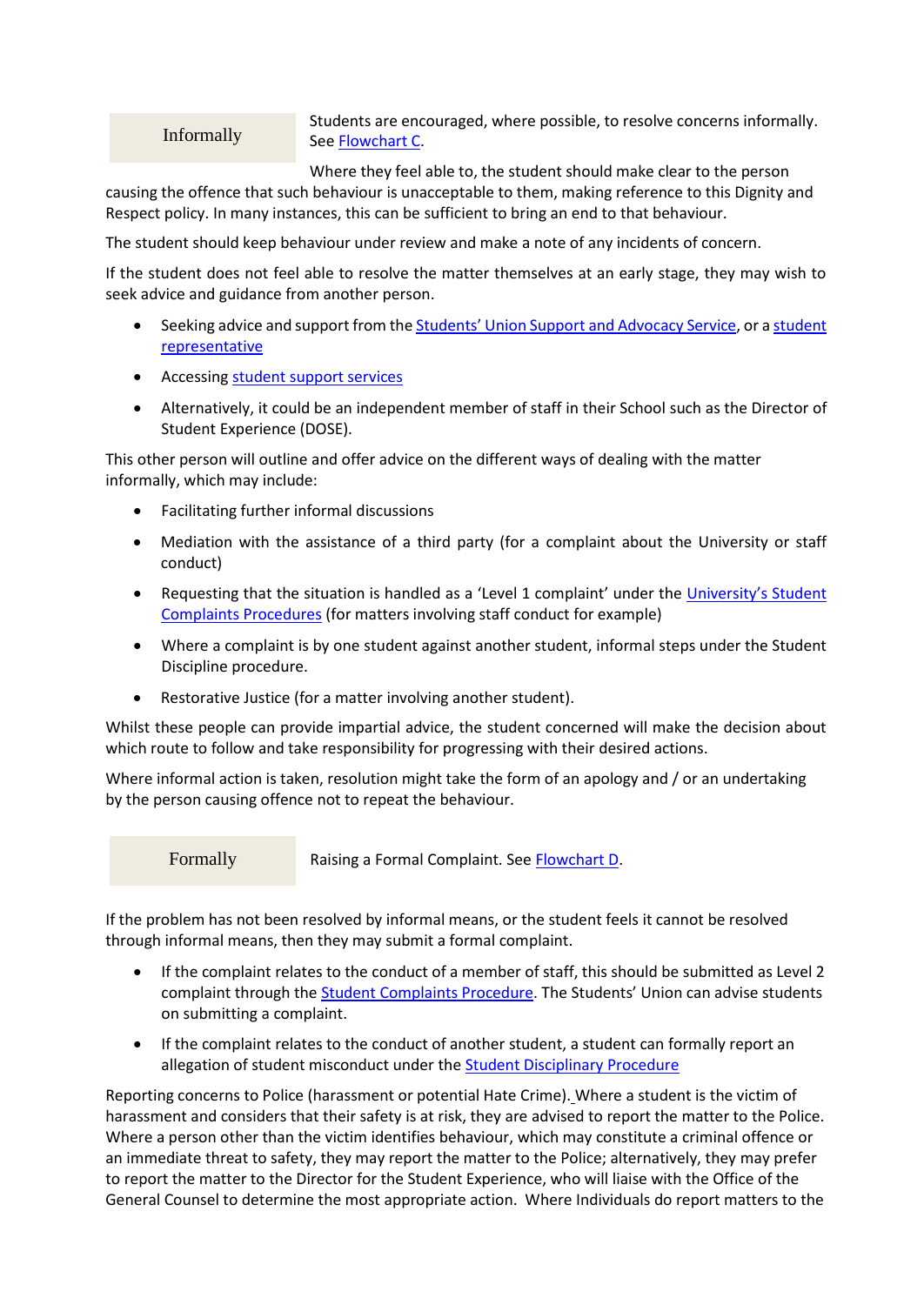Police, they are asked to inform the University through the relevant internal route set out in this policy, so that appropriate steps can be taken and support provided.

## **Annex C – Expected and Unacceptable Behaviours**

## **Expected Behaviours: Promoting Dignity and Respect**

All members of the University of Sussex are expected to treat each other with respect, dignity, and courtesy.

This involves positive communication, being supportive, showing appreciation, building trust, understanding different perspectives and working collaboratively.

For staff, the Sussex's Core Values Framework [link] gives clear reference to the type and range of behaviours that are expected at Sussex.

For students, th[e Student Disciplinary Regulation and Student Disciplinary Procedures](http://www.sussex.ac.uk/ogs/policies/student-discipline) highlights that students are expected to behave considerately at all times as a member of the University and local community and to respect the rights of other students, staff and members of the general public both on and off campus.

## **Dignity and Respect: Good Practice Examples**

In meetings: we will be polite and respectful of others, listening to others and contributing constructively to the discussion which out cutting across each other. We suggest alternatives for resolution when there is a disagreement. A meeting Chair will ensure that everyone has a chance to speak and that any behavior not in line with the principles of dignity and respect - shouting, swearing, anger, rudeness, interrupting, talking over people – is managed, for example, with the following steps: 1/ polite warning, 2/ break for 5 minutes, termination of meeting (Source: Life Sciences Code of Conduct for Meetings).

On email: Consider whether meeting the person or a phone call would be more appropriate (if it is sensitive, confidential)/ resolve the issue more quickly than an email. Before sending an email, which is critical of someone or admonishing, consider whether email is appropriate and send only to the person involved. Do not send to others / reply all unless there is an exceptionally good reason for doing so. Avoid email arguments wherever possible. Consider the tone you use: how would you feel receiving it? Be courteous. Recheck before sending (Source: LPS Staff Email Guidance).

For managers: Acceptable behaviour for staff also includes proportionate actions by a manager to support and encourage an employee to perform against key objectives and to manage performance appropriately. Managers are expected to set clear expectations about a job, project or task and communicate clearly what success looks like in that role. When managers make reasonable and appropriate (but perhaps unpopular) requests of their staff, or are providing feedback about performance or behaviour, we always expect this to be done in line with the principles of dignity and respect.

## **Unacceptable Behaviours. Bullying, Harassment and Violence**

Key features of harassment and bullying are that the behaviour is both unacceptable to the recipient and unwarranted by the circumstances of the relationship between the parties. In all cases, the principle of reasonableness by all parties will be used as a relevant guide as to what is acceptable or not.

For staff, the [Disciplinary Procedure](https://www.sussex.ac.uk/webteam/gateway/file.php?name=regulation31.pdf&site=76) (Regulation 31) provides examples of unacceptable behaviour / misconduct that will be subject to disciplinary action.

For students, th[e Student Disciplinary Regulation](https://www.sussex.ac.uk/webteam/gateway/file.php?name=regulation-2.pdf&site=76) and [Student Disciplinary Procedures](https://www.sussex.ac.uk/webteam/gateway/file.php?name=reg-2-overview.pdf&site=76) provide examples of unacceptable behaviour / misconduct which will be subject to disciplinary action.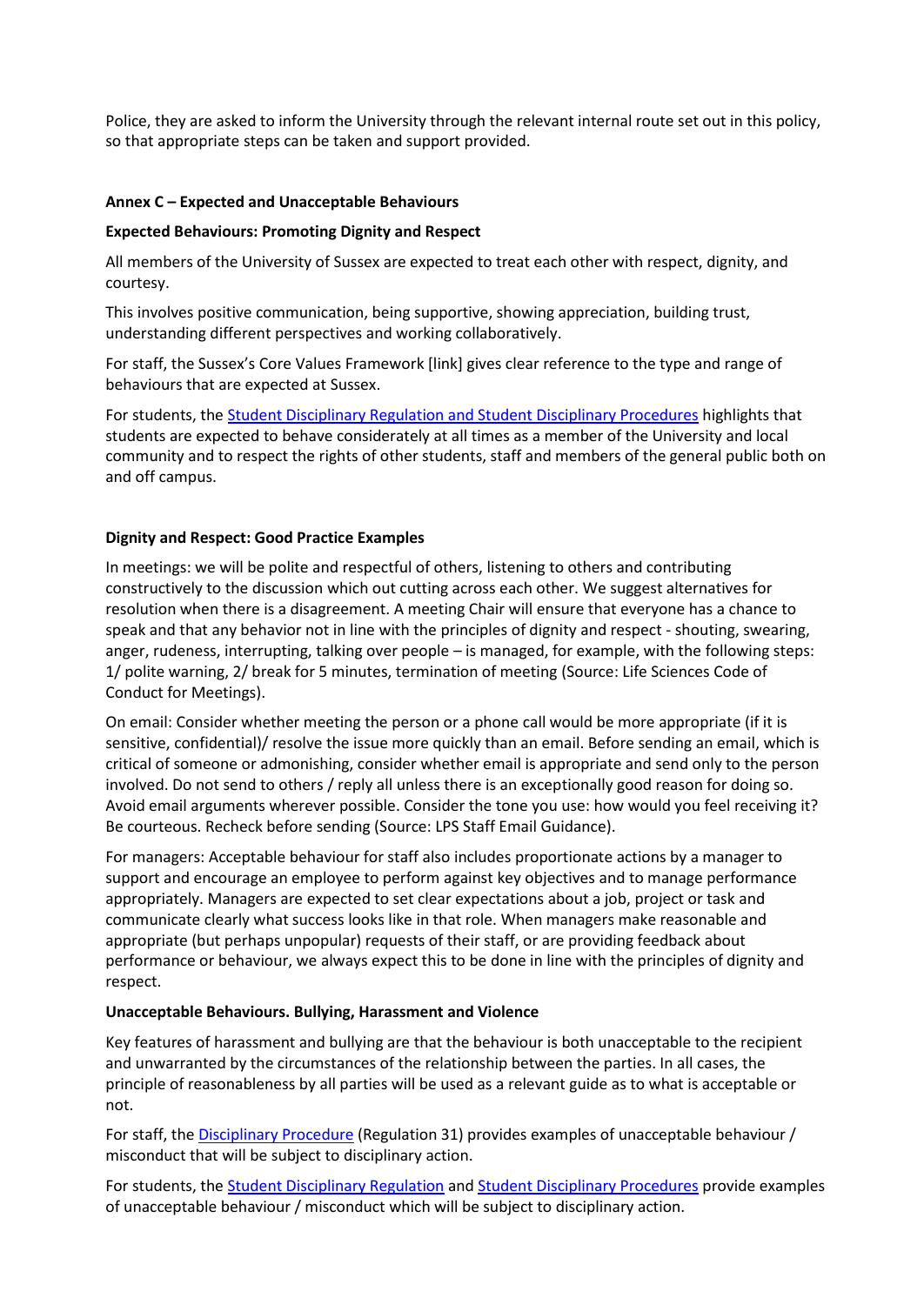#### **Unacceptable Behaviours: Examples of harassment and bullying**

We do not allow intimidating or threatening behaviour, language and tone of language. Persons in authority may not abuse their position by assuming a threatening or intimidating style (e.g. ignoring people who are waiting to contribute to the meeting or seminar, cutting people off whilst they are speaking in a disrespectful way, aggressive questioning, being dismissive of them and their suggestions, publically disparaging or criticising performance, excluding relevant people from departmental plans and communications).

It is not acceptable to undermining a member of staff through, for example, unfair work allocation, persistent unjustified criticism, public criticism, raising issues in meetings which could or should have been raised more appropriately with the individual directly. Allocating staff unreasonable workloads that require an individual to work excessive hours for sustained periods, or scheduling work without due consideration of the need for meal breaks is not acceptable.

Staff must be afforded equal opportunities for development or promotion and be given due consideration and/or explanation of refusal to reasonable requests covered by University of Sussex policy, such as flexible working / leave. Isolation, non-cooperation, or deliberate exclusion of an individual from a work situation (including work-related social events) are examples of unacceptable behaviour.

Students may not display abusive or threatening behaviour towards a member of staff or a student, for example during teaching or a research meeting. Bullying or harassment of a member of staff or a student via any means, including the publishing of offensive material about an individual online or as part of a 'group chat' is not acceptable.

Unwelcome physical contact ranging from unnecessary touching to serious assault is not acceptable. Sexual harassment, which can include (but is not limited to) unwanted sexual comments or comments about someone's body, unwelcome innuendos, wolf whistling, groping, tugging or lifting someone's clothing, or stalking is never OK.

Harassment on the grounds of race includes offensive comments relating to a person's race, ethnicity or religion. A racist culture, which denigrates minority ethnic groups, may create an offensive environment for individuals of all races. People of any race or ethnic background would have a right to complain even where the offensive remarks were aimed only one particular race.

Harassment on the grounds of a person's sexual orientation include homophobic or biphobic remarks or jokes, offensive comments relating to a person's sexual orientation and threats to disclose a person's sexual orientation to others. The response to such harassment may also be complicated by the fact that in order to complain about it or confront it, the people targeted may feel the need to be open about their sexual orientation with fellow students or work colleagues (perhaps for the first time).

We do not allow harassment on the grounds of gender identity, which may be aimed at transgender people. An example of demeaning behaviour could be speculating or gossiping about someone's perceived gender identity, refusing to use someone's preferred gendered pronoun (e.g. using 'he' to refer to a trans woman) or continuing to use their former name ('deadnaming').

Harassment on the grounds of disability includes hostile and intimidating behaviour by colleagues because of a physical or mental impairment. An example is unjustified criticism or unsupported allegations that you are not 'pulling your weight' or pressure on you to take ill-health retirement against your wishes.